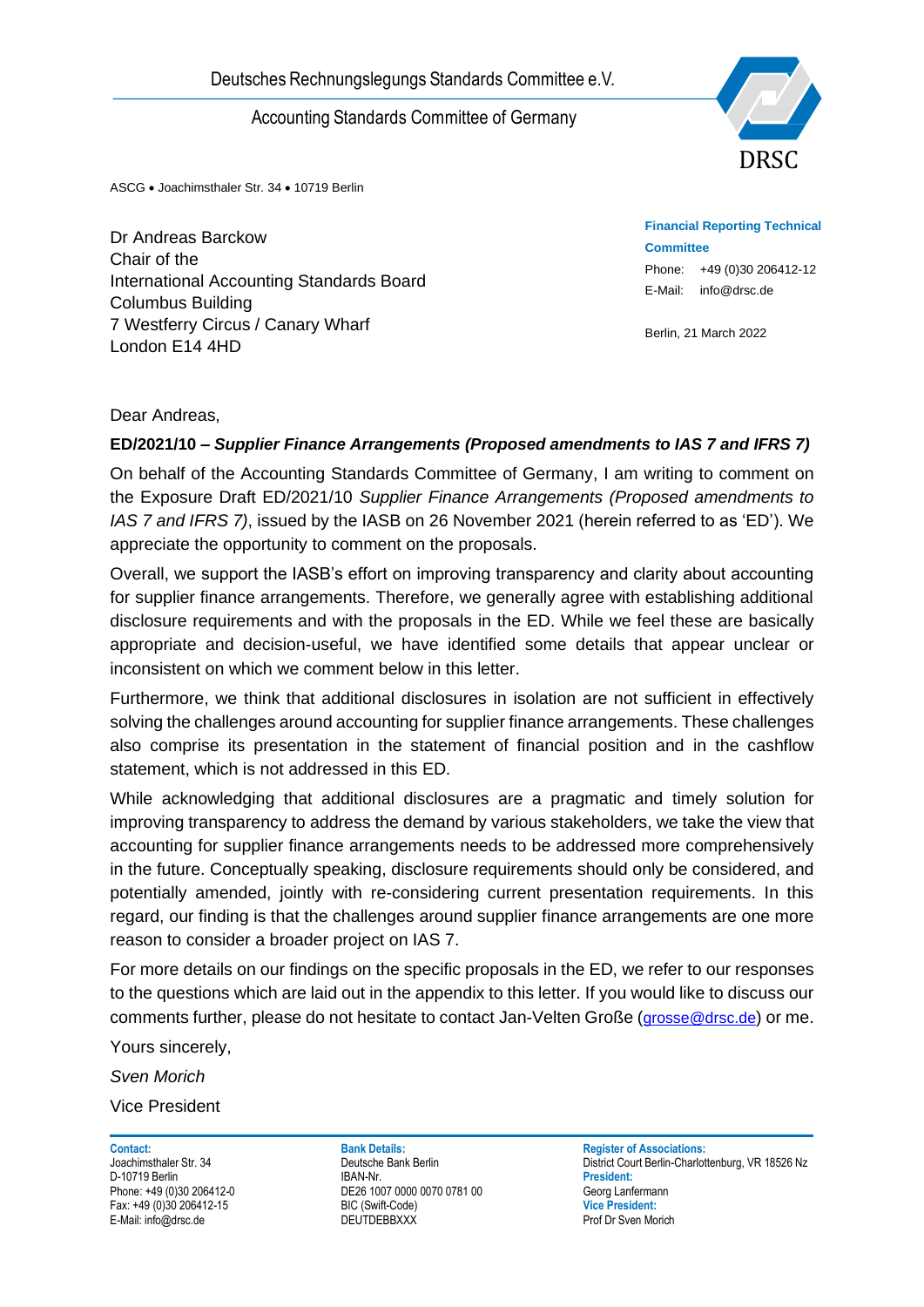

# **Appendix – Answers to the questions in the ED**

### **Question 1 – Scope of disclosure requirements**

*The [Draft] Amendments … do not propose to define supplier finance arrangements. Instead, paragraph 44G … describes the characteristics of an arrangement for which an entity would be required to provide the information proposed in this Exposure Draft. Paragraph 44G also sets out examples of the different forms of such arrangements that would be within the scope of the Board's proposals.*

*BC5–BC11 explain the Board's rationale for this proposal.*

*Do you agree with this proposal? Why or why not? If you disagree with the proposal, please explain what you suggest instead and why.*

We agree with the scope of the proposed amendments. In particular, we agree with the term "supplier finance arrangements" (SFA) and with the proposed description of characteristics including examples for such arrangements. Our view is that this description is sufficiently broad and general, therefore comprising an appropriate range of SFA.

However, we are unclear why (and how) a "description" or "explanation" of SFA, as proposed, distinguishes from a "definition", which the IASB explicitly avoids. Our understanding is that the proposed description would equally qualify as a definition – which would be suitable without being too much detailed.

Also, we fail to understand why – on the one hand – the description is very general, thereby allowing a broad range of SFA to be in the scope, while – on the other – some specific arrangements (ie. receivable or inventory financing arrangements) are implicitly scoped out, as they are explicitly "not included" (BC11). In other words, we do not understand why these particular arrangements are not automatically in the scope of arrangements as per the proposed description.

### **Q2 – Disclosure objective and disclosure requirements**

*Paragraph 44F of the [Draft] Amendments … would require an entity to disclose information in the notes about supplier finance arrangements that enables users of financial statements to assess the effects of those arrangements on an entity's liabilities and cash flows.*

*To meet that objective, paragraph 44H … proposes to require an entity to disclose … Paragraph 44I would permit an entity to aggregate this information for different arrangements only when the terms and conditions of the arrangements are similar. BC12–BC15 and BC17–BC20 explain the Board's rationale for this proposal.*

*Do you agree with this proposal? Why or why not? If you agree with only parts of the proposal, please specify what you agree and disagree with. If you disagree with the proposal (or parts of it), please explain what you suggest instead and why.*

We partially support the proposed disclosure requirements. While we basically agree with the specific proposals, we have identified some details that appear unclear or inconsistent.

Firstly, establishing a disclosure objective appears useful and is in line with the new (overall) disclosure principles resulting from the respective project. Although we concur with the specific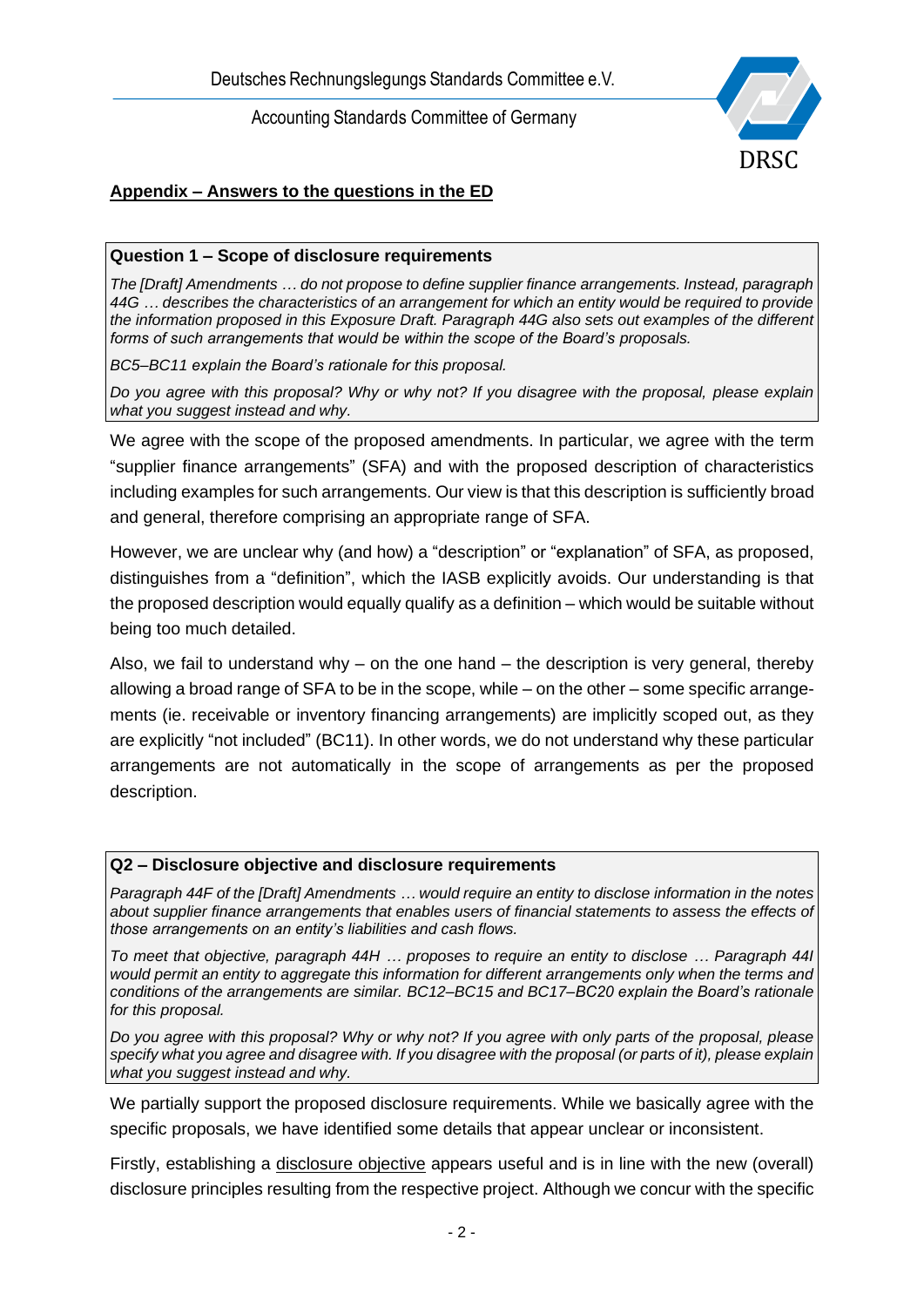

disclosure objective for SFA, as proposed in the ED, we are not convinced that all of the proposed specific disclosures will effectively help meet the stated objective.

To our understanding, the list of details to be mandatorily disclosed (para. 44H) appears distinct, unambiguous, and exhaustive. Contrary to this, we feel the requirement for any additional disclosures that are deemed necessary for meeting the objective (para. 44I) lacks clarity. As a result, the latter requirement leaves room for judgement by an individual entity and thereby reduces comparability between entities and over time in respect of these disclosures.

Secondly, we acknowledge the specific disclosures as proposed in the ED would help increase transparency about SFA. However, we are not yet convinced that the following proposals in detail are adequate or decision-useful:

- ranges of payment due dates, without any information about amounts (for each due date) and about regional or industry-specific conventions or habits (IAS 7.44H(b)(iii) and (c));
- terms, conditions, and other information about *each* (single) arrangement (IAS 7.44H(a) and (b)), instead of arrangements as an aggregate.

Finally, we like to state that more transparency (about SFA) can not only be achieved by establishing a "disclosure objective" – to be met, naturally, by mere additional disclosures. Instead, more transparency could be achieved by setting a "transparency objective" – which would be more comprehensive and preferably be met by appropriate presentation, accompanied by adequate disclosures.

### **Q3 – Examples added to disclosure requirements**

*Paragraph 44B of the [Draft] Amendments to IAS 7 and paragraphs B11F and IG18 of the [Draft] Amendments to IFRS 7 propose to add supplier finance arrangements as an example within the requirements to disclose information about changes in liabilities arising from financing activities and about an entity's exposure to liquidity risk, respectively.*

*BC16 and BC21–BC22 explain the Board's rationale for this proposal.*

*Do you agree with this proposal? Why or why not? If you disagree with the proposal, please explain what you suggest instead and why.*

We do not oppose generally adding SFA as examples to both standards. However, we are not entirely clear about whether amending the proposed selected requirements, these and only these, are useful and appropriate.

In respect of the liquidity risk disclosures (IFRS 7), adding SFA as an example to a nonexhaustive list of factors that "might be considered" (para. B11F) appears, at least, not inappropriate. Nevertheless, it remains unclear whether, and how, amending para. B11F would require any disclosure in addition to what should already be disclosed under the current wording.